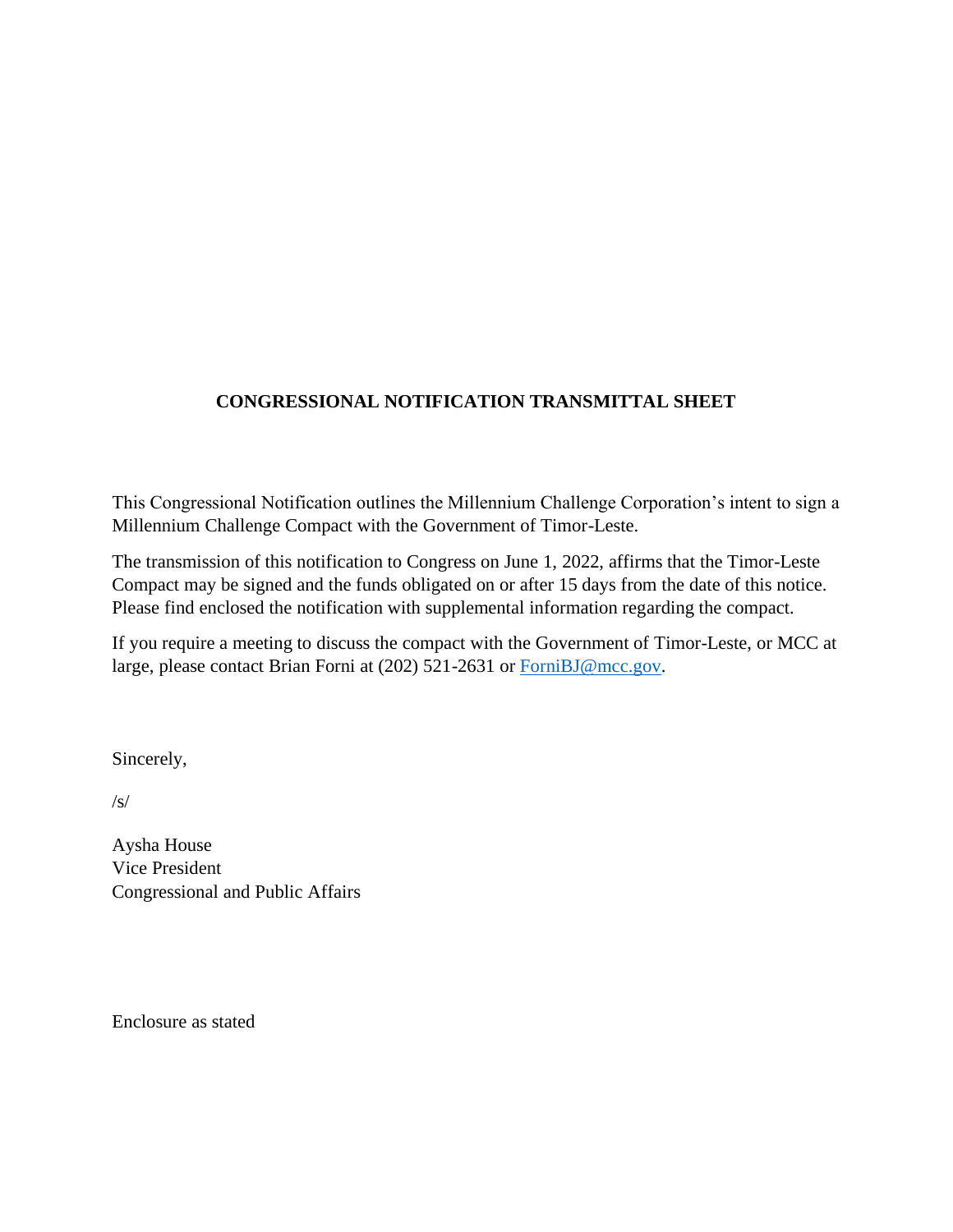#### **MILLENNIUM CHALLENGE CORPORATION CONGRESSIONAL NOTIFICATION** June 1, 2022

**PROGRAM:** Eligible Countries

**APPROPRIATIONS CATEGORY:** Fiscal Years 2020 and 2022 Program Funds

## **OBLIGATION AMOUNT:** \$420,000,000

Pursuant to Division G, Title III under the heading "Millennium Challenge Corporation" of the Further Consolidated Appropriations Act, 2020 (P.L 116-94); Division K, Title III under the heading "Millennium Challenge Corporation" of the Consolidated Appropriations Act, 2022 (P.L. 117-103); and section 610 of the Millennium Challenge Act of 2003, as amended (the "Act"), the Millennium Challenge Corporation ("MCC") is notifying Congress of its intent to sign a Millennium Challenge Compact (the "Compact") with the Government of Timor-Leste, through which MCC will grant an amount not to exceed \$420,000,000 to the Government of Timor-Leste under the Act. To facilitate implementation of the Compact, MCC intends to obligate up to \$51,051,629 ("Compact Facilitation Funding") of the overall grant under section  $609(g)$  of the Act, using fiscal year 2020 funds, when the Compact is signed by the parties. Under Section 605 of the Act, MCC intends to obligate up to \$368,948,371 when the Compact enters into force. After the Compact enters into force, Compact Facilitation Funding that is not needed to facilitate implementation of the Compact may be de-obligated, and up to an equivalent amount of funding may be obligated under section 605 of the Act. Such funding is included in the total amount of MCC funds under the Compact and will not increase the total Compact funding.

Compact funding will support economic growth in Timor-Leste through investments in water, sanitation, and drainage infrastructure and education.

#### **Economic Justification**

The Timor-Leste Compact aims to improve the health and skills of people in Timor-Leste by reducing the disease burden caused by contaminated water sources and enhancing teaching and learning at the secondary school level. The proposed compact program is designed to achieve its objective through two primary projects: the Water, Sanitation, and Drainage ("WSD") Project and the Teaching and Leading the Next Generation of Timorese ("TALENT") Project. A summary of the estimated economic rate of return ("ERR"), cost-benefit analysis, and impact on beneficiary populations is described below for each project.

| Project            | <b>IERR</b>                         |
|--------------------|-------------------------------------|
| <b>WSD</b> Project | $\left  7.5 - 11.7 \right $ percent |
| TALENT Project     | $\parallel$ 15.6 percent            |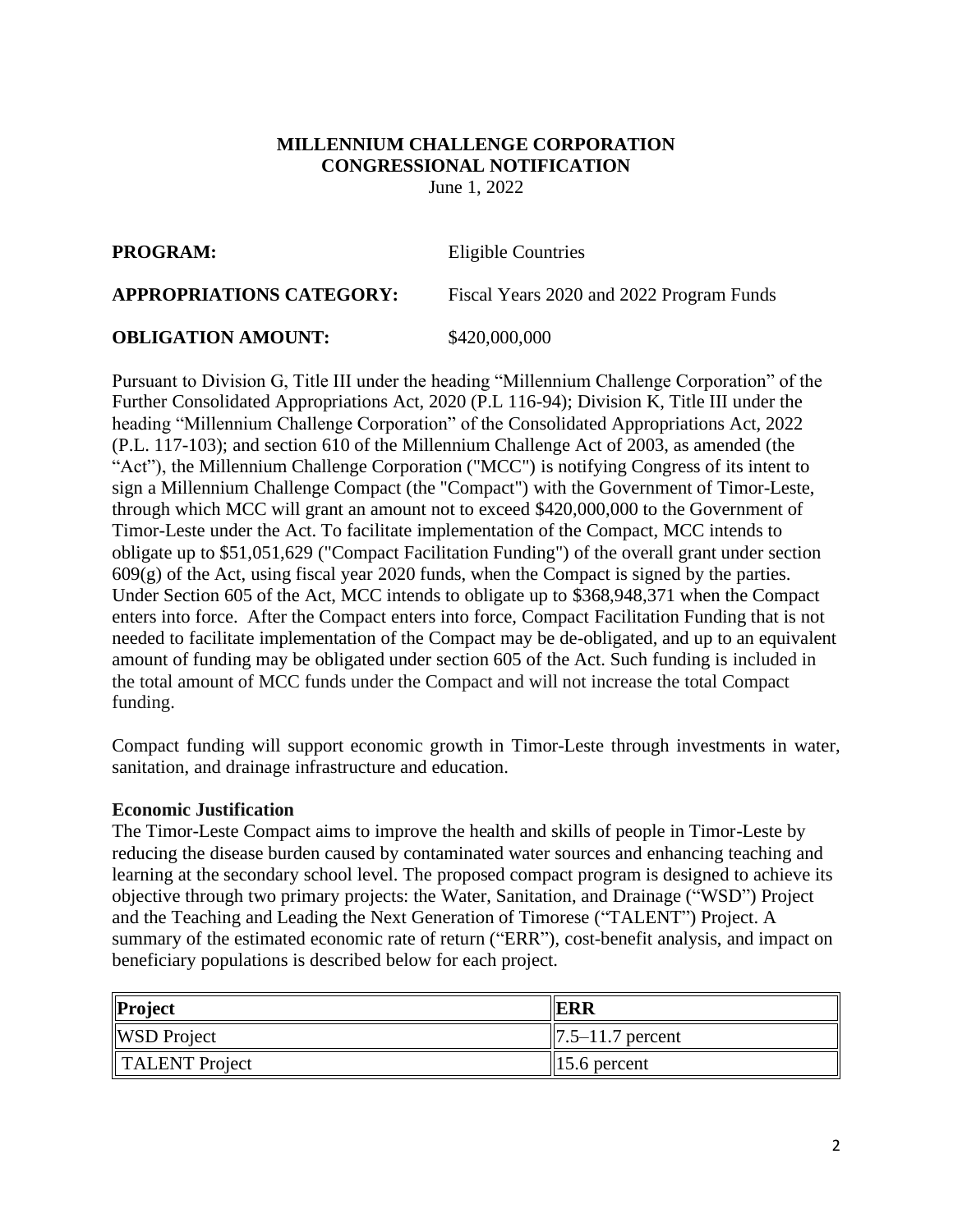**Water and Sanitation.** The **WSD Project** invests in Timor-Leste's water and sanitation sector. In line with a master plan developed by the Government of Timor-Leste, the Compact would finance the construction of a wastewater infrastructure backbone in Dili, which will later be expanded upon so that the system can function efficiently and at a low cost. MCC evaluated a range of plausible scenarios based on the extent to which additional investments leverage MCCfunded infrastructure. The estimated ERR for the backbone project without any subsequent investments to complete water, sanitation and drainage connections to all households and businesses in Dili is 7.5 percent. However, other financiers (including the Government of Timor-Leste) have indicated strong interest in completion of the full master plan by 2036. MCC forecasts that the ERR for the completed plan would be 11.7 percent.

The benefits of the WSD Project are derived from improved health outcomes of the beneficiary population. The largest benefit is children's lives saved due to improved water quality. The proposed project will initially supply disinfected water to approximately 108,000 Dili residents who are currently connected to the water supply network and is expected to serve 429,000 residents in Dili's water service area by 2036. The Timorese water utility will also supply disinfected water to up to 64,000 residents in the other four districts of Timor-Leste.

The WSD Project also presents an opportunity to leverage the private sector. The proposed Compact will deliver new water and sanitation assets to Timor-Leste, which will require expert operations support during the initial years of service. A private operator will be retained for a period of five years (beginning in year four of the Compact) to provide operations and maintenance while building capacity for local utility staff.

**Education and Labor Force.** The estimated impact of the **TALENT Project** is based on the aggregate earnings of all projected upper secondary graduates who enter the labor force. People benefiting from the proposed TALENT Project include all upper secondary graduates who were taught by project-trained teachers and who subsequently entered the labor force, as well as the members of their households – an estimate of 957,721. Additionally, initial analysis suggests that the poor will be represented amongst those benefiting from the project, with an ERR estimated to be 15.6 percent.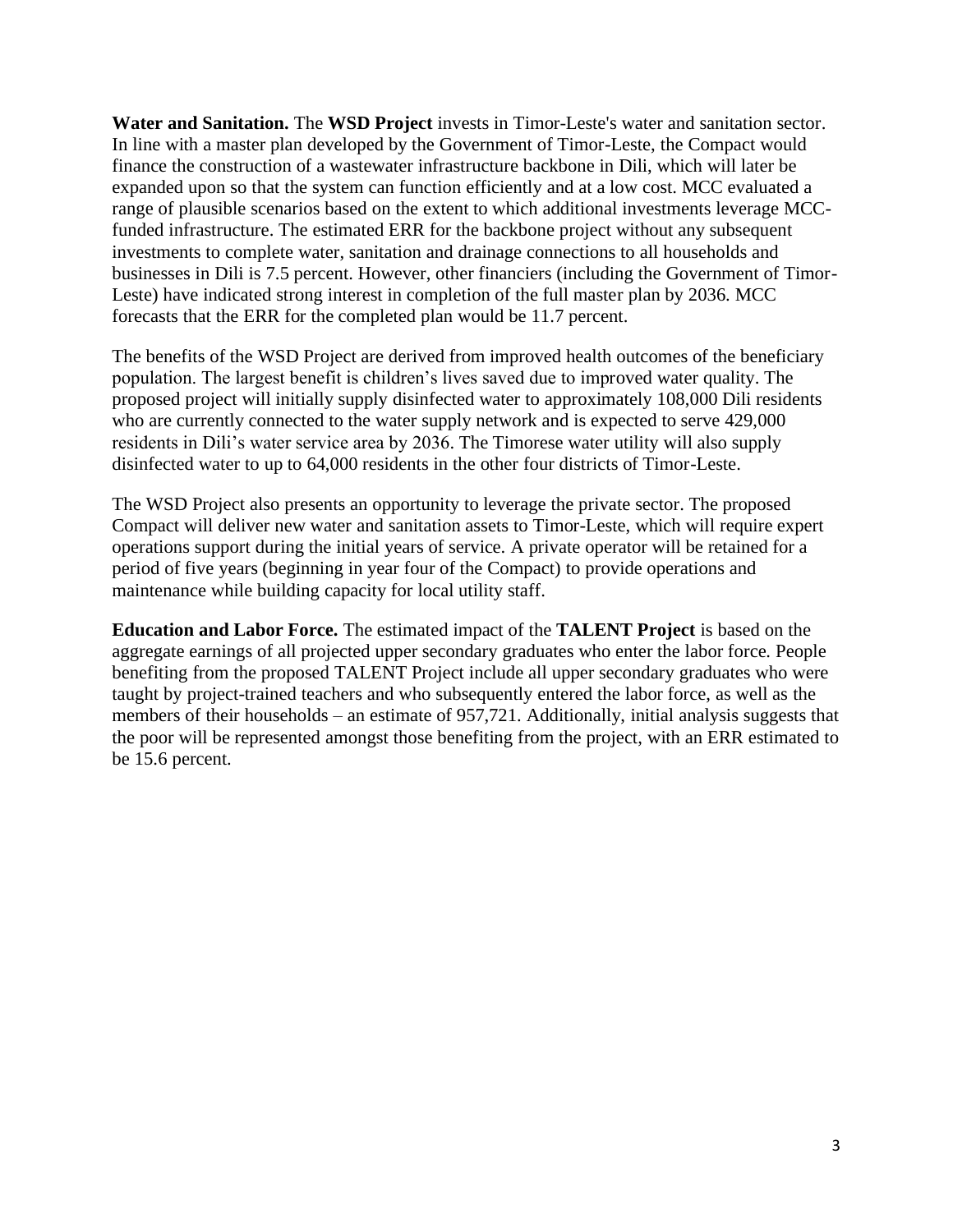## **SUPPLEMENTAL INFORMATION**

## **Overview of MCC Timor-Leste Compact**

In May 2022, MCC's Board of Directors ("Board") approved a five-year, \$420,000,000 Compact with the Government of Timor-Leste aimed at reducing poverty through economic growth, following completion of successful Compact negotiations in April 2022.

The Compact seeks to assist the Government of Timor-Leste in addressing the human capital constraint to economic growth through two primary projects: the Water, Sanitation, and Drainage ("WSD") Project and the Teaching and Leading the Next generation of Timorese ("TALENT") Project. The Government of Timor-Leste has demonstrated country ownership throughout compact development, including through a commitment to contribute up to \$64,000,000 to support the implementation of the WSD Project.

### **Background and Context**

Timor-Leste is the world's second youngest democracy with a population of 1.3 million people, about 300,000 of whom reside in the capital city of Dili. In 2002, Timor-Leste voted for independence from Indonesia in a referendum that had substantial support from the United States and the international community. As the country emerged from its violent twenty-year struggle for independence, the Timorese faced enormous development needs. These included exceptionally weak governing institutions and a lack of human resources across many sectors. Few Timorese had access to formal education and an even smaller number had experience with institutional development and governance. Extreme poverty and hunger were widespread, and conflict and violence consistently threatened to, or in fact did, break out, leading to instability. In the twenty years since independence, the Timorese have overcome many of these early challenges and built a vibrant democracy that aims to invest in its people. Nonetheless, Timor-Leste remains one of the poorest countries in the world, with 41.8 percent of the population living below the national poverty line in 2014.

Nearly all of Timor-Leste's public infrastructure—including health clinics, schools, roads, ports and airports, water and sanitation systems, and government facilities—was destroyed as the Indonesian military pulled out of the country in 1999. The effects of this destruction are still visible today. The poor condition of piped water infrastructure and lack of a centralized sanitation system have resulted in widespread contamination of drinking water and groundwater and contribute to the country's high incidence of disease and rate of stunting. Further, nearly 30 percent of the population of Dili lives in "unstructured areas," which are densely populated and have limited access to modern sanitation infrastructure.

When Timor-Leste declared independence, the country also confronted a shortage of teachers and administrators. As is the case in many post-conflict settings, schools were opened with the few individuals who remained and already resided in school communities. While this played an important role in stabilization and helped restore a sense of post-conflict normalcy, it meant that few teachers and school leaders had received professional training and had to provide instruction in severely damaged schools with limited resources. This has had a negative impact on the quality of education delivered to students entering tertiary education and the workforce.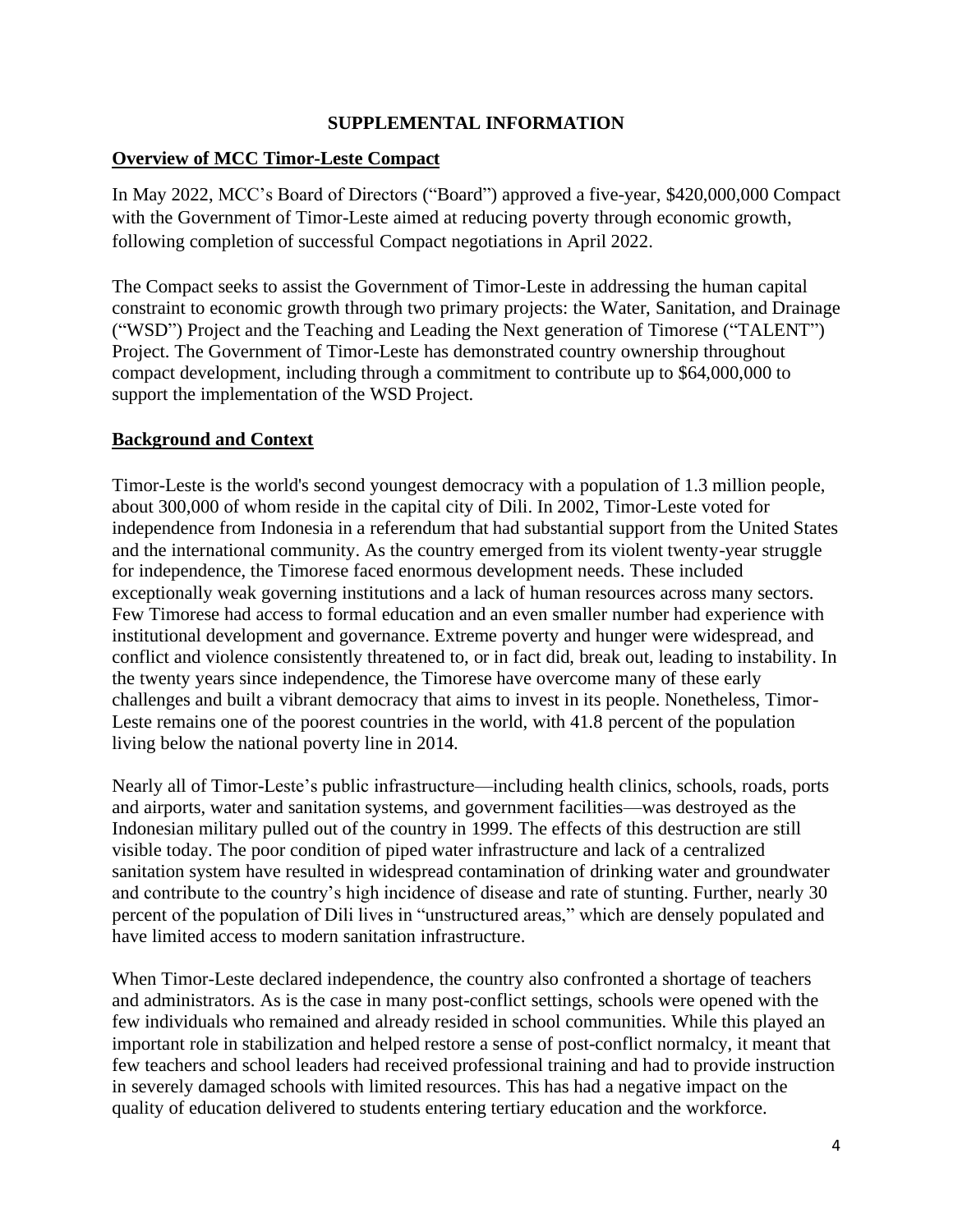As the country enters its third decade of independence, the Government of Timor-Leste seeks to better coordinate aid financing to make the strategic investments necessary to address critical development priorities and generate sustained job-creating growth, as reflected in the Government of Timor-Leste's Timor-Leste Aid Management Effectiveness Policy. The Government of Timor-Leste has developed a Water Supply Master Plan, which identifies capital investments needed to rehabilitate the public drinking water supply for Dili. Timor-Leste's 2011- 2030 National Education Strategic Plan envisions areas for improvement in the education sector. A recent donor mapping carried out by the Global Partnership for Education indicated that there has been limited donor engagement in general secondary education, with only modest investments in language training.

### *MCC Eligibility Background*

MCC's Board approved a \$10,490,000 threshold program for Timor-Leste in 2010. The program aimed to reduce corruption by building a network of anti-corruption institutions and actors and improving access to immunization services through the creation of a more effective community health system. The program was administered by USAID and completed in 2014.

In December 2016, MCC's Board selected Timor-Leste to develop a second threshold program in recognition of the strong partnership MCC and Timor-Leste had during the prior threshold program. Then, in December 2017, MCC's Board moved Timor-Leste from the threshold program to the compact program due to the progress Timor-Leste had made on its policy performance and the opportunity to have a greater impact on poverty reduction. Timor-Leste has maintained strong performance on the MCC scorecard since its December 2016 selection and passes 15 of 20 indicators in Fiscal Year 2022, with particularly strong performance on both the Democratic Rights and Control of Corruption hard hurdles.

MCC continues to emphasize to the Government of Timor-Leste the importance of strengthening its efforts to combat trafficking in persons given the country's placement on the Tier 2 Watch List of the U.S. Department of State's Trafficking in Persons report.

#### *Economic Constraints Analysis*

The constraints analysis for Timor-Leste represented a combined effort by MCC and the Government of Timor-Leste to identify potential sectors for investment. The constraints analysis identified four primary constraints that presented the opportunity to invest in four different sectors: a) an uncompetitive real exchange rate (Dutch disease); b) low sustainability and effectiveness of fiscal expenditures; c) weak policies and institutions to enable market transactions; and d) low human capital attributed to poor nutrition outcomes and lack of skilled workers. The Government of Timor-Leste and MCC narrowed the focus of the potential compact during the root cause analysis stage to pursue interventions that addressed i) the high stunting prevalence due to the large disease burden and inadequate nutrition; ii) the lack of "high-level" skills in the workforce; and iii) the unclear legal framework and limited capacity of the judicial system to resolve commercial disputes. The Government of Timor-Leste ultimately submitted two project proposals in water, sanitation, and drainage and in education to address the human capital constraint.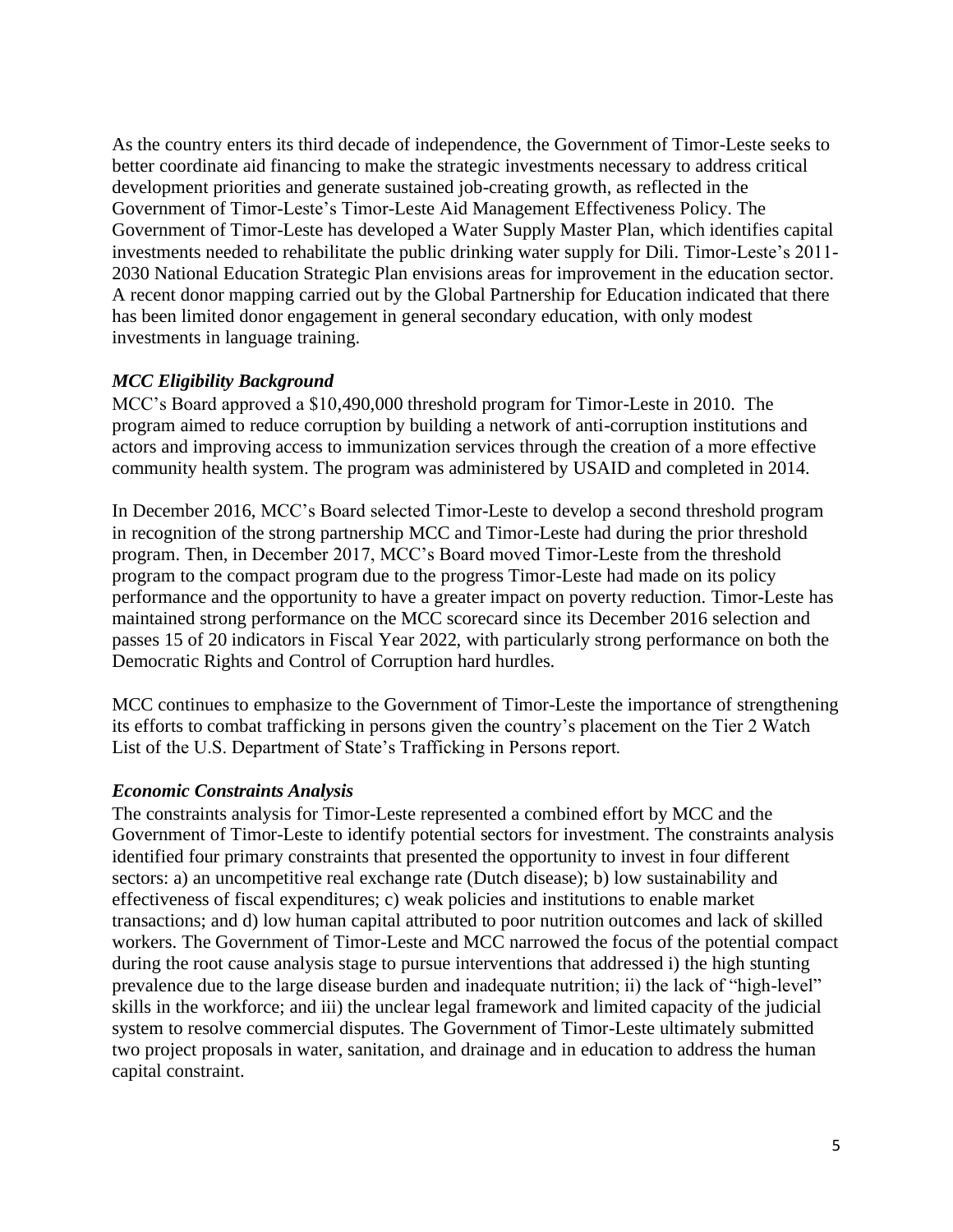The onset of the COVID-19 pandemic in March 2020 delayed preparatory activities, including critical feasibility studies, which impacted the timeline for compact development. However, through the use of remote data collection techniques and the resumption of travel to Timor-Leste in summer 2021, MCC and the Government of Timor-Leste were able to reach technical agreements needed to finalize compact development.

### **Compact Overview and Budget**

Over a five-year period, the Timor-Leste Compact will address the human capital constraint to economic growth through two projects aimed at improving the health and skills of the Timorese people.

Below is a summary describing the budget and components of the Compact with the Government of Timor-Leste. The budget and expected impacts are preliminary based on initial due diligence and project appraisal and are subject to change. The anticipated budget for the compact is up to \$420,000,000.

| Project/Activity                                     | Budget (US\$) |
|------------------------------------------------------|---------------|
| Water, Sanitation, and Drainage ("WSD") Project      | 308,205,050   |
| <b>Activity 1: Water Disinfection</b>                | 8,270,509     |
| <b>Activity 2: Sanitation</b>                        | 278,846,498   |
| <b>Activity 3: Associated Drainage</b>               | 8,938,044     |
| <b>Activity 4: Institutional Reform</b>              | 6,950,000     |
| Activity 5: Household Water and Hygiene              | 5,200,000     |
| Teaching and Leading the Next generation of Timorese | 40,190,538    |
| ("TALENT") Project                                   |               |
| Activity 1: Center of Excellence                     | 14,599,454    |
| <b>Activity 2: Teacher Training</b>                  | 14,664,142    |
| Activity 3: School Leadership Training               | 5,039,535     |
| <b>Activity 4: Ensuring Excellence</b>               | 5,887,407     |
| <b>Monitoring and Evaluation</b>                     | 6,800,000     |
| <b>Program Administration</b>                        | 64,804,412    |
|                                                      |               |
| <b>Total MCC Funding</b>                             | 420,000,000   |
| <b>Total Government Contribution</b>                 | 64,000,000    |
| <b>Total Program</b>                                 | 484,000,000   |

### **Table 1: Timor-Leste Compact Budget (million in US\$)**

#### **Project Summaries**

The projects and activities to be completed are:

<sup>1</sup> Per MCC's Guidelines for Country Contributions (February 10, 2021), lower income countries (LICs) such as Timor-Leste are not required by the Millennium Challenge Act of 2003 to "make a Country Contribution to their first compact program. However, MCC and the partner country may agree to include a Country Contribution in the first compact."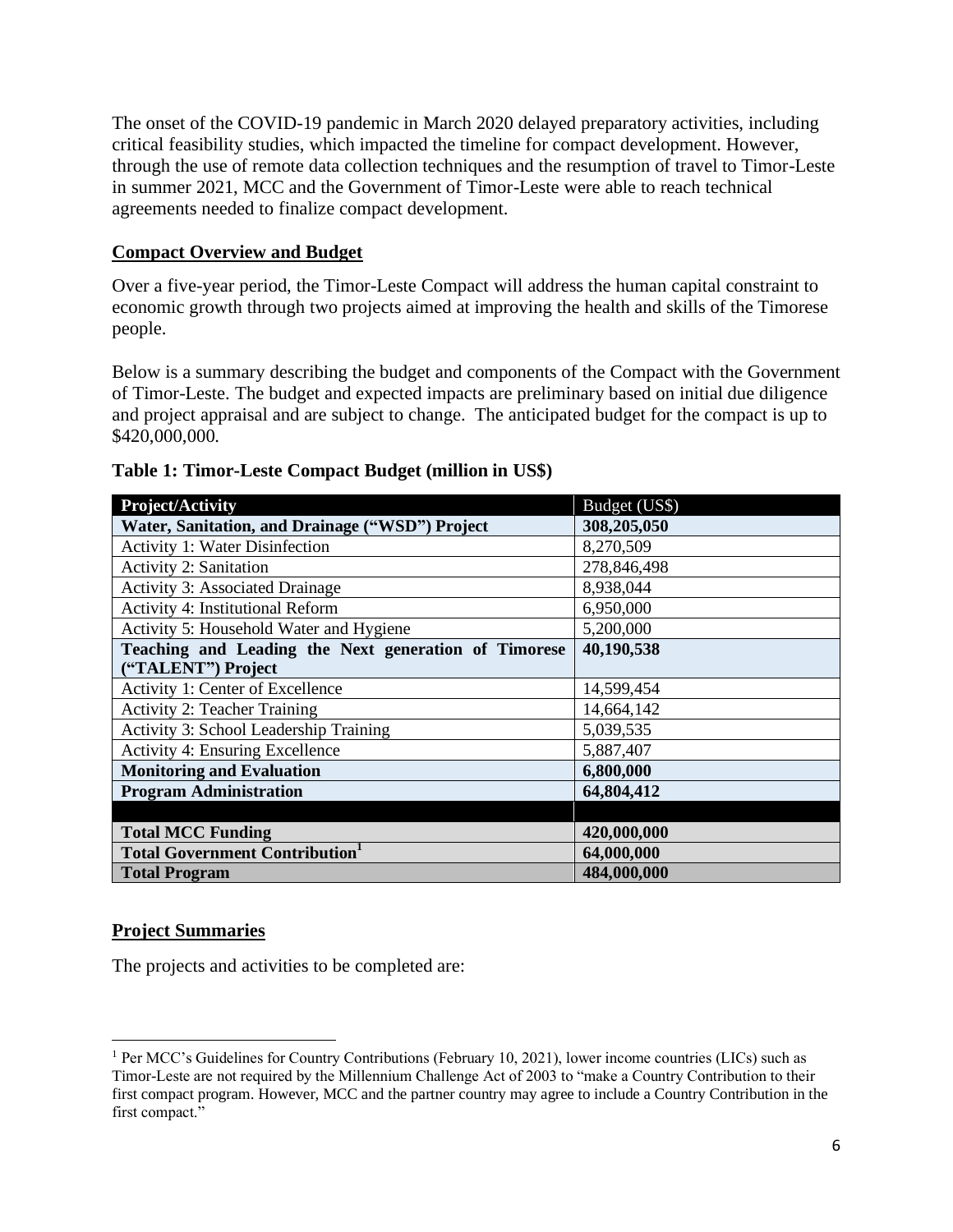## **1. Water, Sanitation, and Drainage ("WSD") Project**

The primary objective of the WSD Project is to reduce fecal pathogens in piped and stored drinking water and groundwater. The project aims to mitigate exposure to sanitary waste and pathogens in water, households, and the environment through investments in infrastructure, policy and institutional reform, and social and behavior change. The project will focus its interventions in the capital city of Dili and four nearby municipalities (Aileu, Ermera, Liquica, and Manatuto). Specifically, the WSD Project will support the following activities:

- *Activity 1: Water Disinfection*. This activity will supply disinfected water to Dili and the four municipalities of Timor-Leste through the design and construction of an onsite sodium hypochlorite generation plant.
- *Activity 2: Sanitation.* This activity includes the design and construction of a new wastewater treatment plant, an ocean outfall framework, wastewater collection systems, and wastewater connections to households and businesses.
- *Activity 3: Associated Drainage.* This activity supports the implementation of the sanitary sewer system described in Activity 2 above through the construction of in-street drainage infrastructure in areas where conflicts with sewer lines would otherwise occur.
- *Activity 4: Institutional Reform.* To ensure long-term sustainability of the WSD Project's infrastructure investments, this activity will support the capacity building and institutional development of Timor-Leste's independent public water utility with a focus on strengthening asset management expertise and operations and maintenance capacity. The activity will further promote sustainability through targeted assistance to Timor-Leste's independent water regulator to develop and implement regulations and public awareness around sanitation and disinfection.
- *Activity 5: Household Water and Hygiene.* This social and behavior change activity includes interventions to increase household and community awareness of the benefits of, and support for, the construction and maintenance of household sanitation units as well as the adoption and maintenance of key behaviors to secure sustained community buy-in for household sanitation infrastructure

## **2. Teaching and Leading the Next generation of Timorese ("TALENT") Project**

The primary objective of the proposed TALENT Project is to improve student learning outcomes. To achieve this objective, the project will invest in teacher and school leader education and training, which are critical to improving student learning. The project will establish the Center of Excellence and improve the pedagogical and leadership skills of existing and future secondary school teachers and leaders through the development and deployment of targeted trainings. Future teachers and a subset of existing teachers will receive professional certification through the Center of Excellence during the life of the Compact. Ultimately, it is expected that all secondary teachers will be required to have Center of Excellence certification in order to be eligible for employment in a government secondary school in Timor-Leste. The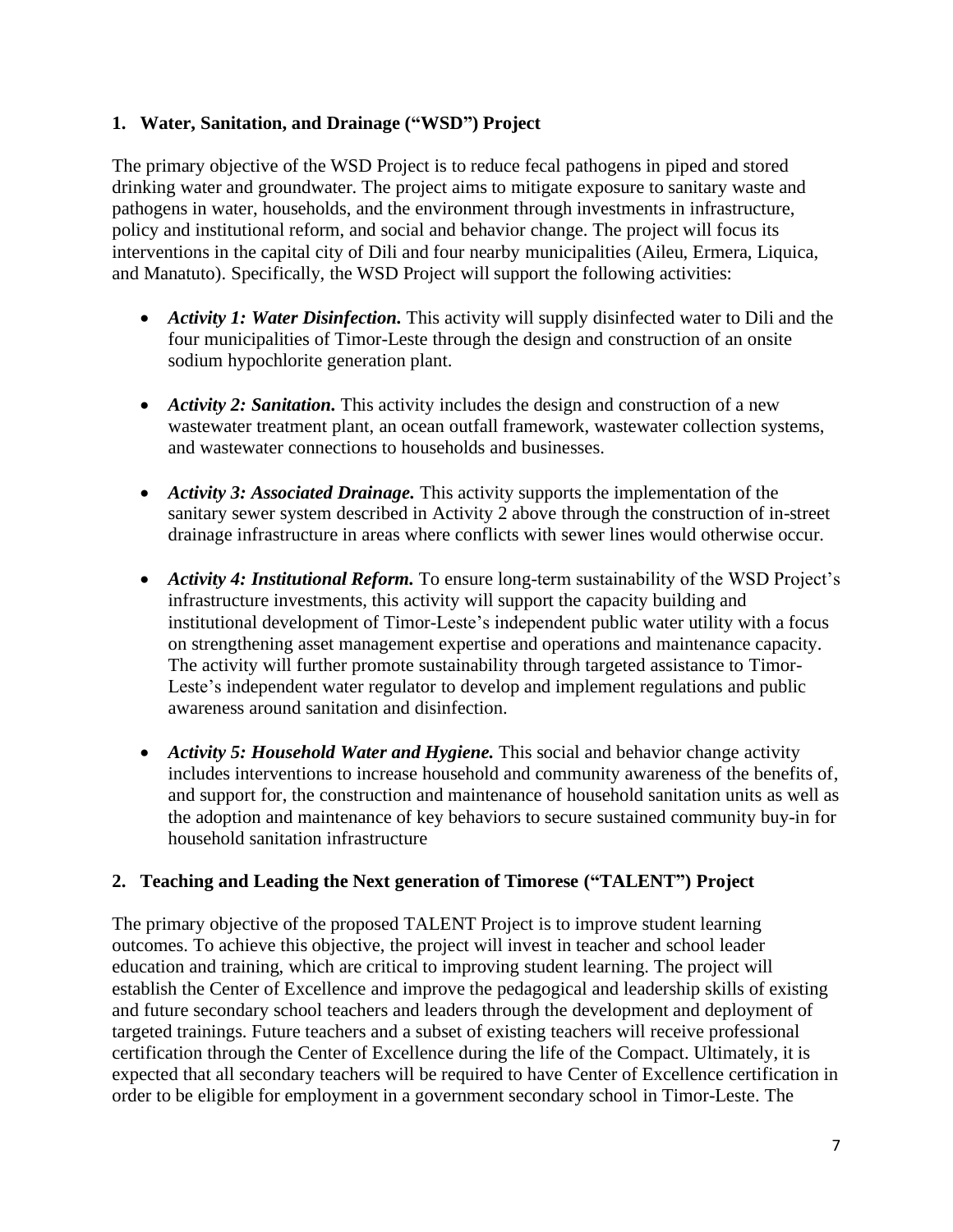project will employ a gender-responsive approach in all its activities and place a concerted focus on increasing the number of women as teachers and school leaders in secondary schools through a dedicated sub-activity. Specifically, the TALENT Project will support the following activities:

- *Activity 1: Center of Excellence*. This activity will establish a new autonomous institution in Timor-Leste to provide professional training and certification to future secondary teachers entering the workforce, as well as training and certification of a portion of current secondary teachers.
- *Activity 2: Teacher Training.* This activity involves the development of curriculum, materials, and faculty to train current and future teachers to improve their pedagogical skills that lead to improvements in numeracy, literacy, and soft skills. It also includes the professional certification of all newly trained secondary teachers and a subset of current teachers.
- *Activity 3: School Leadership Training*. This activity will support the training of school leaders to create effective schools through strong school leadership, both in school management and in terms of instructional leadership. It includes the development of curriculum and training materials and the delivery of trainings to current and future school leaders. Training will focus on competencies in school leadership, including gender and social inclusion and information communications technology in education.
- *Activity 4: Ensuring Excellence*. This activity ensures accessibility and quality of all activities carried out under the Center of Excellence. It includes support for quality assurance and monitoring, information and communication technology, and language needs, as well as a specific sub-activity focused on increasing the number of women in teaching and leadership positions in secondary schools.

# **Policy Reform and the Compact**

MCC has identified the following key policy reform areas to support the sustainability of the Compact.

The WSD Project includes several institutional and policy reforms to ensure long-term operations and maintenance of the infrastructure built under the project. The project will provide sustained support to Timor-Leste's newly established independent water utility and water regulator and guide the water regulator as it adopts and implements specific sanitation system regulations.

There are two key reforms for sustaining the results of the TALENT Project. This includes the legal establishment of the Center of Excellence as an independent, autonomous education provider, and regulatory reform to require future secondary school teachers to hold professional certification from the Center of Excellence in order to be eligible for Government-supported teaching positions.